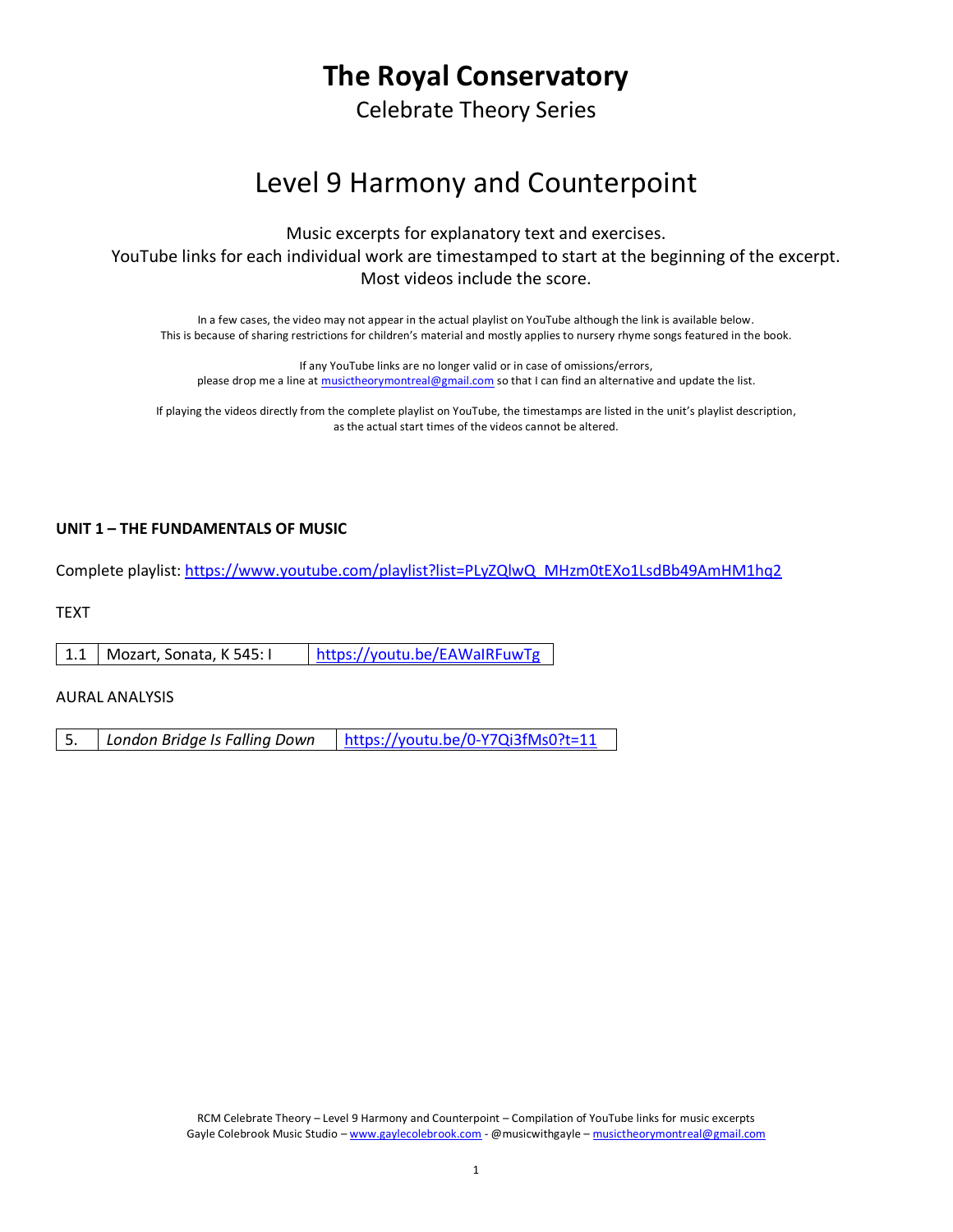#### **UNIT 2 – INTRODUCTION TO FOUR-PART WRITING**

Complete playlist: [https://www.youtube.com/playlist?list=PLyZQlwQ\\_MHzkph3wN36k\\_TF7AxgFbyax1](https://www.youtube.com/playlist?list=PLyZQlwQ_MHzkph3wN36k_TF7AxgFbyax1)

## TEXT

| 2.1  | Haydn, The Creation: Part I      | https://youtu.be/OwgqfbinUDY       |
|------|----------------------------------|------------------------------------|
| 2.2  | Bach, Prelude, BWV 850           | https://youtu.be/K 85VWhfSRA       |
| 2.9  | Joy to The World                 | https://youtu.be/ofBLxf -RA0?t=6   |
| 2.10 | Beethoven, Sonata, op. 13: I     | https://youtu.be/kqvBJc9lovl?t=100 |
| 2.11 | Bizet, Carmen: act I             | https://youtu.be/iD55EL5l014?t=80  |
| 2.12 | Mozart, Sonata, K 332: I         | https://youtu.be/lozekFVaTgg?t=15  |
| 2.13 | Mozart, Sonata, K 332: III       | https://youtu.be/qYSsEXseBZg?t=239 |
| 2.14 | Beethoven, Menuet, WoO 10, no. 2 | https://youtu.be/ttHwuyJsZAI?t=6   |
| 2.15 | Wagner, Das Rheingold: Prelude   | https://youtu.be/iQOombqBqF8?t=240 |

#### AURAL ANALYSIS

|    | We Wish You a Merry Christmas | https://youtu.be/HTV2rH3SrdA?t=10 |
|----|-------------------------------|-----------------------------------|
| z. | London Bridge is Falling Down | https://youtu.be/0-Y7Qi3fMs0?t=11 |

| Clarke, The King's March                       | https://youtu.be/CUTnwhr4s9g?t=6  |
|------------------------------------------------|-----------------------------------|
| Bach, Invention No. 8, BWV 779                 | https://youtu.be/-wfkUYsbOxM?t=6  |
| Handel, Messiah, Part 2                        | https://youtu.be/agPU2YaMOXo?t=22 |
| Mendelssohn, Song without Words, op. 62, no. 6 | https://youtu.be/QPwNbEySjG4      |
| Beethoven, Sonata, op. 22: I                   | https://youtu.be/0 5iQCV62S4      |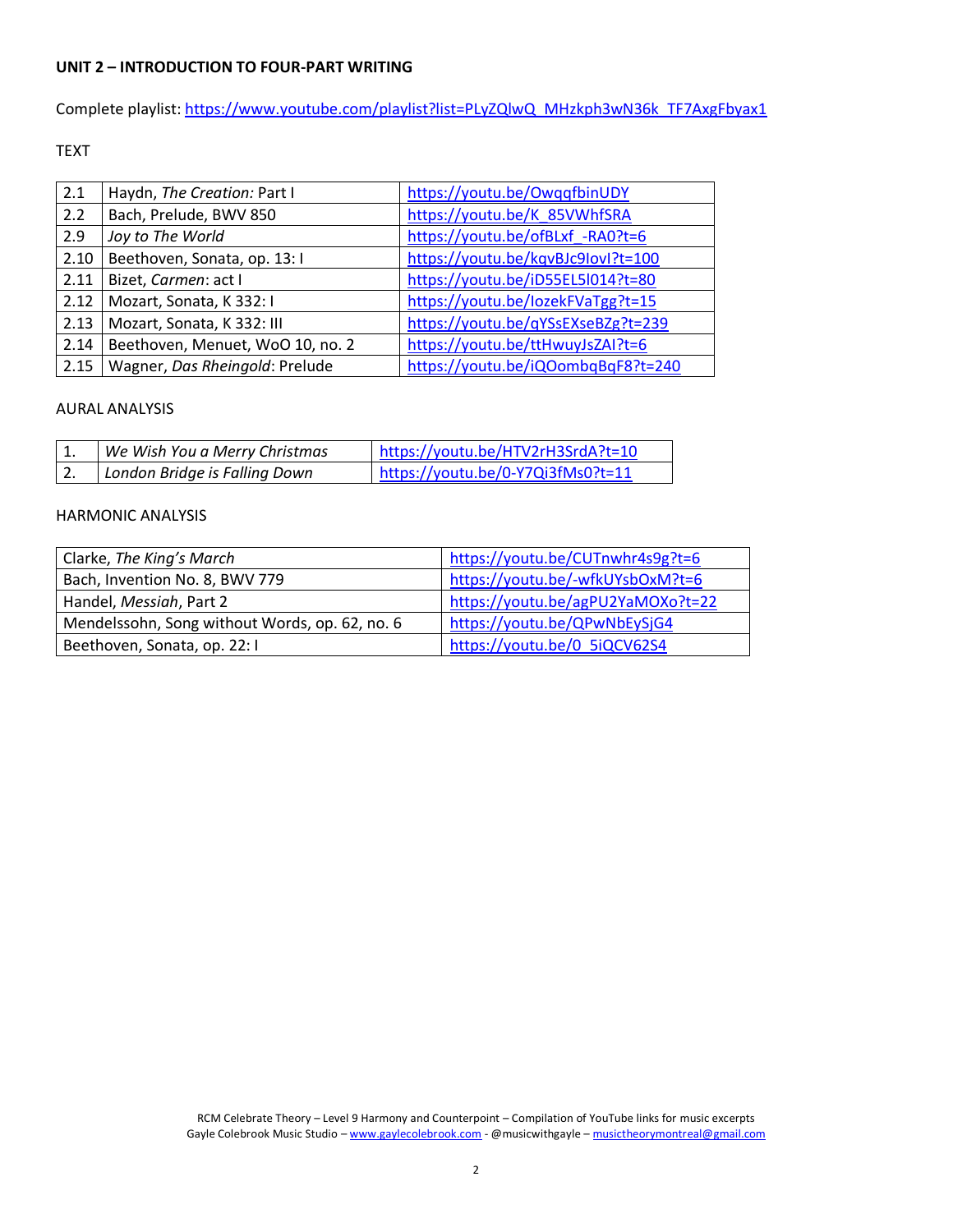## **UNIT 3 – CADENCES** • **V AND IV CHORDS**

Complete playlist: [https://www.youtube.com/playlist?list=PLyZQlwQ\\_MHzlZm-h\\_U3PDnHKb6DFaaes](https://www.youtube.com/playlist?list=PLyZQlwQ_MHzlZm-h_U3PDnHKb6DFaaes_)

## TEXT

|      | Beethoven, Symphony No. 9, op. 125: IV | https://youtu.be/ChygZLpJDNE?t=864 |
|------|----------------------------------------|------------------------------------|
| 3.5  | Handel, Flute Sonata, HWV 374: I       | https://youtu.be/Oyakjr7j3Zw       |
| 3.7  | Handel, Messiah: Part 2                | https://youtu.be/tRAbF5T2NUY?t=213 |
| 3.8  | Chopin, Nocturne, op. 37, no. 1        | https://youtu.be/Dhp wYUDgc0?t=160 |
| 3.11 | Clementi, Sonatina, op. 36, no. 1:1    | https://youtu.be/DVclZvxING4?t=8   |

#### AURAL ANALYSIS

| ᅩ. | Merrily We Roll Along | https://youtu.be/WvTdFINklfY?t=27 |
|----|-----------------------|-----------------------------------|
| Ζ. | Kumbaya               | https://youtu.be/Ky2vi0UyAAY?t=5  |

| Mendelssohn, Song without Words, op. 19, no. 3 | https://youtu.be/lHVdJAed8 4       |
|------------------------------------------------|------------------------------------|
| Kuhnau, Biblical Sonata No. 1: VIII            | https://youtu.be/VUx-E9oVucs       |
| Mozart, Sonata, K 331: III                     | https://youtu.be/aynfMtX0fiY?t=168 |
| Schubert, Impromptu, op. 90 D 899, no. 4       | https://youtu.be/V0z7mUV5rSc?t=57  |
| Chopin, Prelude, op. 29, no. 24                | https://youtu.be/QHcEH2Rliko?t=4   |
| Weber, Euryanthe, op. 81: Overture             | https://youtu.be/7EE3FNk 9a4       |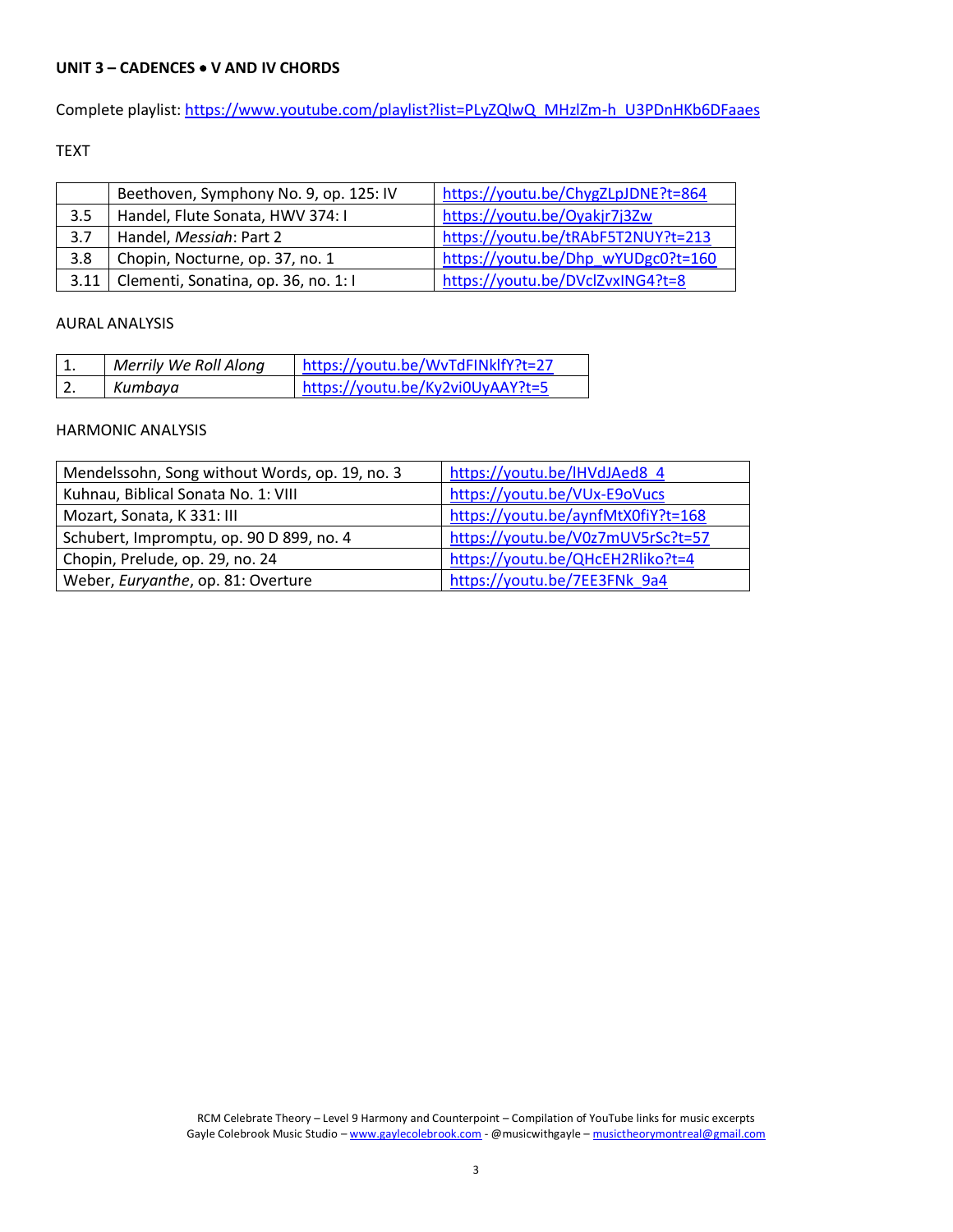# **UNIT 4 – THE V <sup>7</sup> CHORD**

Complete playlist: [https://www.youtube.com/playlist?list=PLyZQlwQ\\_MHzkSeVInfv4mFI6A4BEmrUL9](https://www.youtube.com/playlist?list=PLyZQlwQ_MHzkSeVInfv4mFI6A4BEmrUL9)

TEXT

Mozart, *Eine kleine Nachtmusik*, K 525: | | <https://youtu.be/MeaQ595tzxQ?t=20>

| Mozart, Sonata, K 332: III                      | https://youtu.be/qYSsEXseBZg?t=20  |
|-------------------------------------------------|------------------------------------|
| Haydn, Sonata, Hob. XVI:9, III                  | https://youtu.be/bcbmzJ4sZ-g?t=5   |
| Chopin, Mazurka, op. 17, no. 1                  | https://youtu.be/e6Wyjv-VvzQ       |
| Schubert, Die Forelle, op. 32, D 550            | https://youtu.be/wwmAbav2MZE?t=6   |
| Schumann, Faschingsschwank au Wien, op. 26: III | https://youtu.be/Wc2Y6wTvcUQ       |
| Clementi, Sonata, op. 33, no. 3:1               | https://youtu.be/GCFP DY7ntl?t=123 |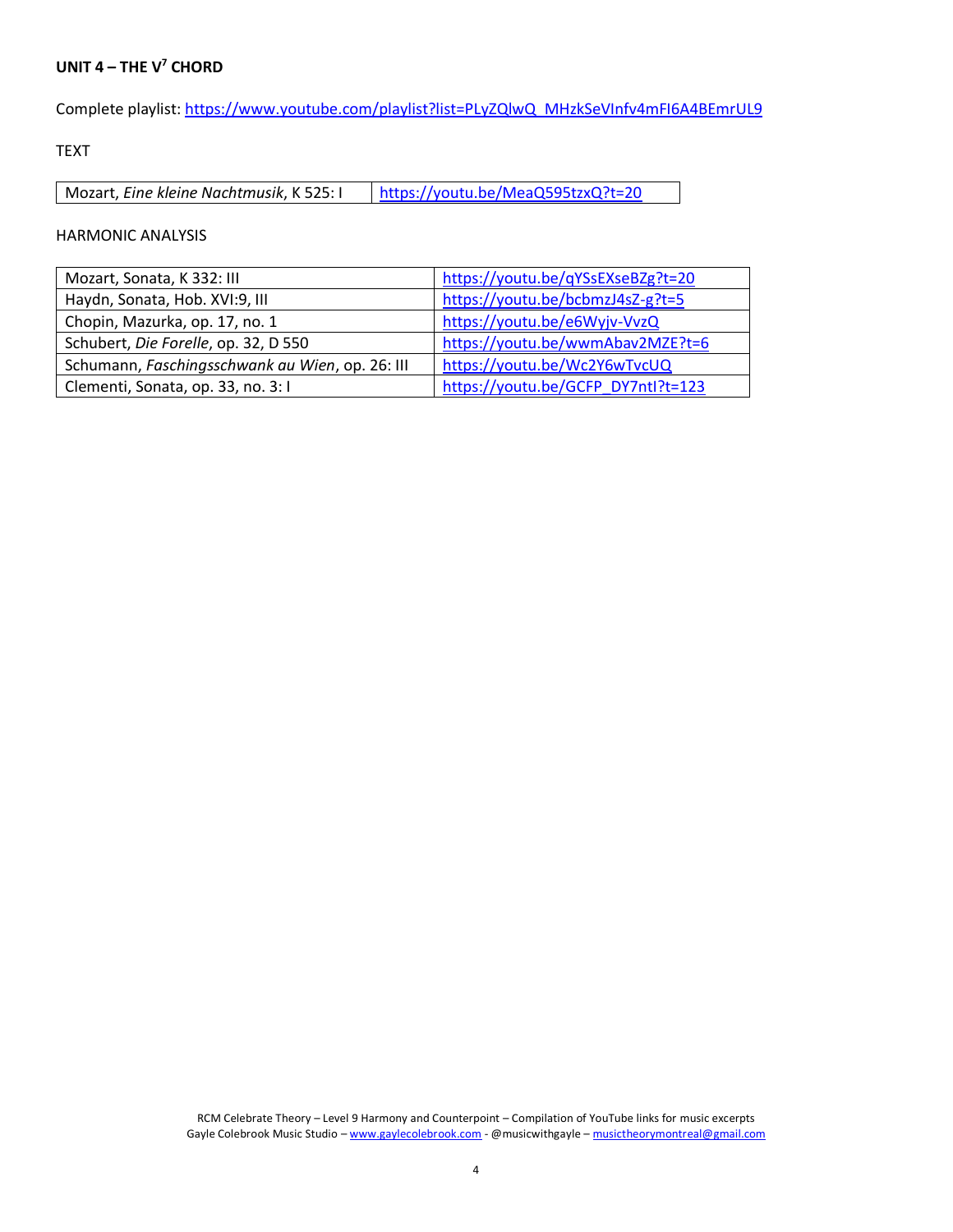## **UNIT 5 – THE CADENTIAL 6/4**

Complete playlist: [https://www.youtube.com/playlist?list=PLyZQlwQ\\_MHzmwGd1dLaEYorsL-zi5AfQ9](https://www.youtube.com/playlist?list=PLyZQlwQ_MHzmwGd1dLaEYorsL-zi5AfQ9)

#### TEXT

| 5.1  | Beethoven, Sonata, op. 13 ("Pathétique")             | https://youtu.be/kqvBJc9lovl?t=84  |
|------|------------------------------------------------------|------------------------------------|
| 5.2  | Mozart, Sonata in B flat Major, K 333: III           | https://youtu.be/TiGKnxAnee0       |
| 5.3  | Haydn, The Creation: Part I                          | https://youtu.be/OwgqfbinUDY?t=14  |
| 5.6  | Beethoven, Sonata, op. 10, no. 1:1                   | https://youtu.be/GuMzYleEPRE?t=70  |
| 5.11 | God Save the Queen                                   | https://youtu.be/LZt2jxaHl4c?t=22  |
|      | Bach, Jesu, nun sei gepreiset, WV 41, no. 6          | https://youtu.be/aZnYdQd7bMY?t=445 |
|      | Bach, Christ, unser Herr, zum Jordan, BWV 176, no. 6 | https://youtu.be/qzrFne-OJAs?t=67  |
|      | (Chorale No. 119)                                    |                                    |
|      | O Come, All Ye Faithful                              | https://youtu.be/kyXD-k27-Zk?t=10  |

## AURAL ANALYSIS

*Silent Night* [https://youtu.be/\\_q\\_TMqwqB0A?t=10](https://youtu.be/_q_TMqwqB0A?t=10)

| Beethoven, Sonata, op. 27, no. 1: II | https://youtu.be/1qOxeeOCuV4?t=33  |
|--------------------------------------|------------------------------------|
| Beethoven, Sonata, op. 2, no. 1: III | https://youtu.be/OpYXHIOpdQ0?t=12  |
| Beethoven, Sonata, op. 14, no. 1: I  | https://youtu.be/jiRbJ26qw5c?t=9   |
| Schubert, Sonata, D 157: II          | https://youtu.be/ruL4sD2rpHc?t=735 |
| Joplin, The Easy Winners             | https://youtu.be/d-2DTogR69A?t=8   |
| Clementi, Sonata, op. 33, no. 3:1    | https://youtu.be/GCFP_DY7ntl       |
| Haydn, Sonata, Hob. XVI:52: I        | https://youtu.be/dbXVTUA5nik?t=353 |
| Beethoven, Sonata, op. 31, no. 3:1   | https://youtu.be/aBupTI59nq4?t=8   |
| Mozart, Fantasy, K 397               | https://youtu.be/1BkZ8ci8 k4?t=309 |
| Bach, Prelude, BWV 846               | https://youtu.be/Dkt75juxvxw?t=77  |
| Beethoven, Sonata, op. 10, no. 3: II | https://youtu.be/9KilNvMTNTI?t=898 |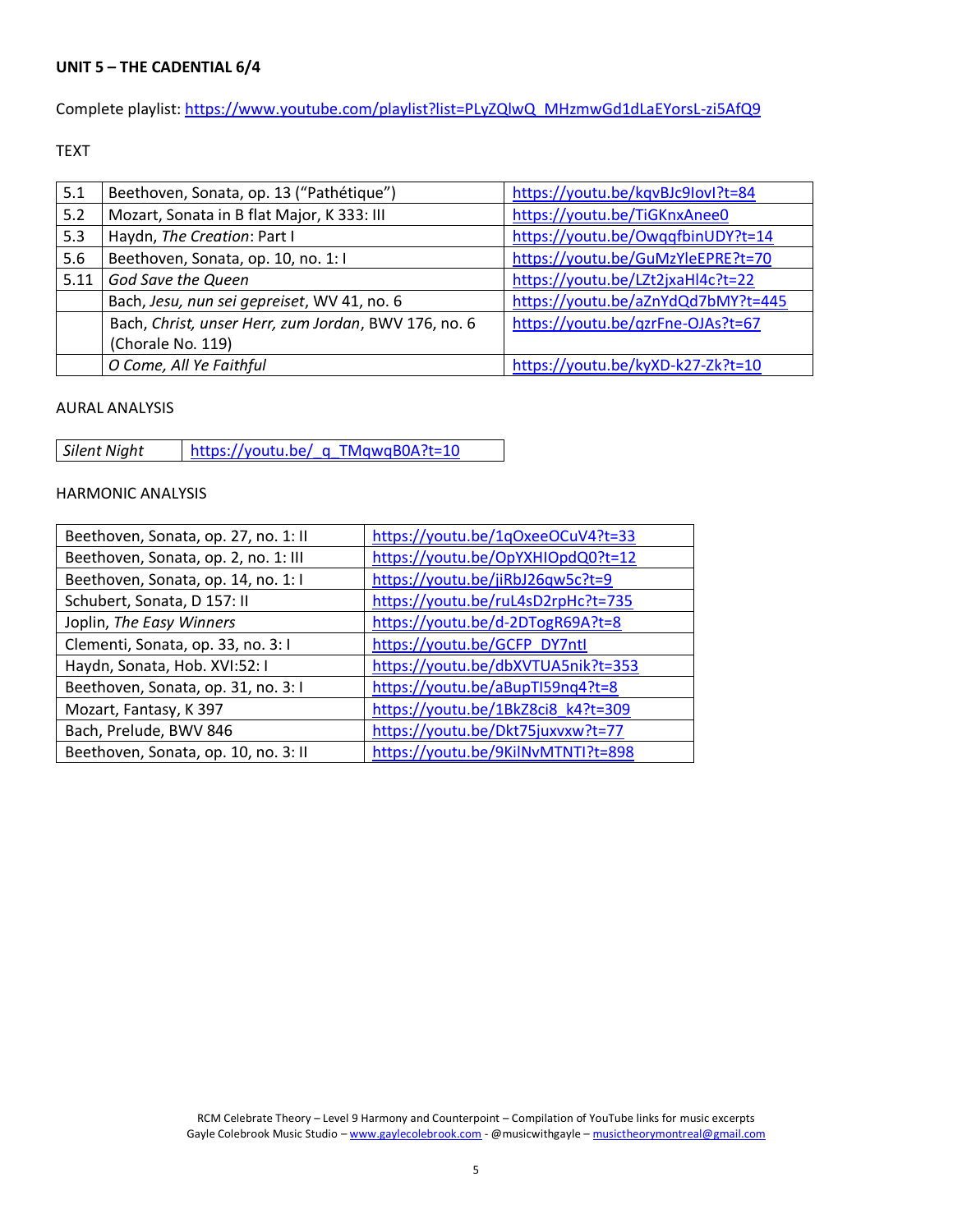#### **UNIT 6 – PRE-DOMINANT CHORDS**

Complete playlist: [https://www.youtube.com/playlist?list=PLyZQlwQ\\_MHzl\\_1xk3YrKukHSN5sPqTknD](https://www.youtube.com/playlist?list=PLyZQlwQ_MHzl_1xk3YrKukHSN5sPqTknD)

## TEXT

|            | Scheidt, Bergamasca, SSWV 560                           | https://youtu.be/rvRmqjUfFe4      |
|------------|---------------------------------------------------------|-----------------------------------|
| 6.2        | Bach, An Wasserflüssen Babylon, BWV 267 (Chorale no. 5) | https://youtu.be/wjL0uf71NkA?t=13 |
| $6.4 \mid$ | Beethoven, In questa tomba oscura, WoO 133              | https://youtu.be/WdLkVmR2i74      |
|            | 6.8   Chopin, Prelude, op. 28, no. 2                    | https://youtu.be/I8C7hYSQd_c?t=27 |

## AURAL ANALYSIS

| https://youtu.be/-XqRPsHjQ_E<br>You Are My Sunshine |
|-----------------------------------------------------|
|-----------------------------------------------------|

| Schubert, Waltz, op. 9, D 365, no. 3            | https://youtu.be/LZwrRSzdV98?t=5   |
|-------------------------------------------------|------------------------------------|
| Bach, Eins is not! Ach Herr, dies Eine, BWV 304 | https://youtu.be/RiY6EQVKRXA       |
| (Chorale No. 280)                               |                                    |
| Beethoven, Sonata, op. 2, no. 3:1               | https://youtu.be/3asWeutbY0c?t=467 |
| Beethoven, Sonata, op. 13: III                  | https://youtu.be/lfj8dwuAzAQ?t=49  |
| Haydn, Sonata, Hob. XVI:21: I                   | https://youtu.be/dxQo5ihBQR8       |
| Clementi, Sonata, op. 33, no. 3: III            | https://youtu.be/hZlBvU-K0SA?t=32  |
| Bach, Prelude, BWV 855                          | https://youtu.be/wp5mPL7IPMc?t=104 |
| Schubert, Heidenröslein D 257                   | https://youtu.be/Vbw53GO2JGI?t=40  |
| Schubert, Der Wanderer, D 489                   | https://youtu.be/6R6y9miKZxU?t=128 |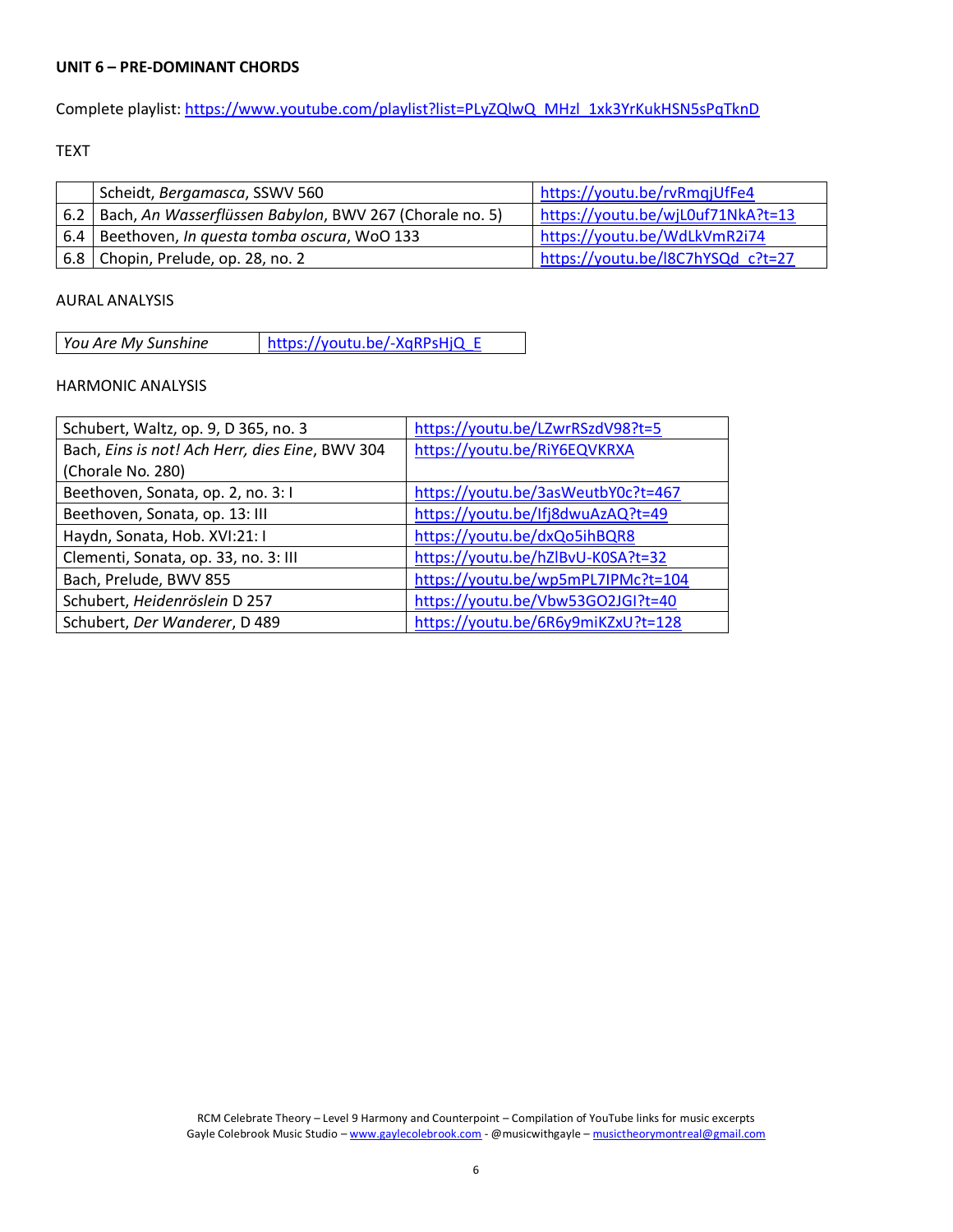## **UNIT 7 – FIRST-INVERSION CHORDS**

Complete playlist: [https://www.youtube.com/playlist?list=PLyZQlwQ\\_MHznFjeswMCd5mUwxcH\\_\\_qi7j](https://www.youtube.com/playlist?list=PLyZQlwQ_MHznFjeswMCd5mUwxcH__qi7j)

## TEXT

| 7.1  | Beethoven, Sonata, op. 2, no. 1: IV              | https://youtu.be/jnwAeVNdZmU?t=132 |
|------|--------------------------------------------------|------------------------------------|
| 7.2  | Bach, Nun bitten wir den heiligen Geist, BWV 385 | https://youtu.be/kEC-2IAcxgg       |
|      | (Chorale No. 36) *modified                       |                                    |
| 7.20 | Chopin, Mazurka, op. 7, no. 2                    | https://youtu.be/hvqFOEPgJQU?t=129 |

## AURAL ANALYSIS

| <b>Early One Morning</b> | https://youtu.be/w1zffxm-cxQ                                    |
|--------------------------|-----------------------------------------------------------------|
|                          | Neefe, Allegretto in C Major   https://youtu.be/aj0PlhcCB-4?t=4 |

| Mozart, Sonata, K 284: III                           | https://youtu.be/B2Cj9X1LZfU?t=68  |  |
|------------------------------------------------------|------------------------------------|--|
| Mozart, Trio, K 502: I                               | https://youtu.be/3JeYoKYewts       |  |
| Bach, Süsser Trost, mein Jesus Kömmt, BWV 151, no. 5 | https://youtu.be/PWmXNouGYHg       |  |
| Haydn, Sonata, Hob. XVI:34: II                       | https://youtu.be/3TTbrU8bFdM?t=346 |  |
| Beethoven, Piano Concerto, op. 58: I                 | https://youtu.be/4FxT-IIXZfI       |  |
| Haydn, Sonata, Hob. XVI:38: I                        | https://youtu.be/jfdz46esHeo       |  |
| Mozart, Sonata, K 310: I                             | https://youtu.be/ZKs1WpMJ0X8?t=42  |  |
| Mozart, Sonata, K570: II                             | https://youtu.be/Qz o5wlDhk        |  |
| Haydn, Sonata, Hob. XVI:37: I                        | https://youtu.be/wRFal0787vk?t=245 |  |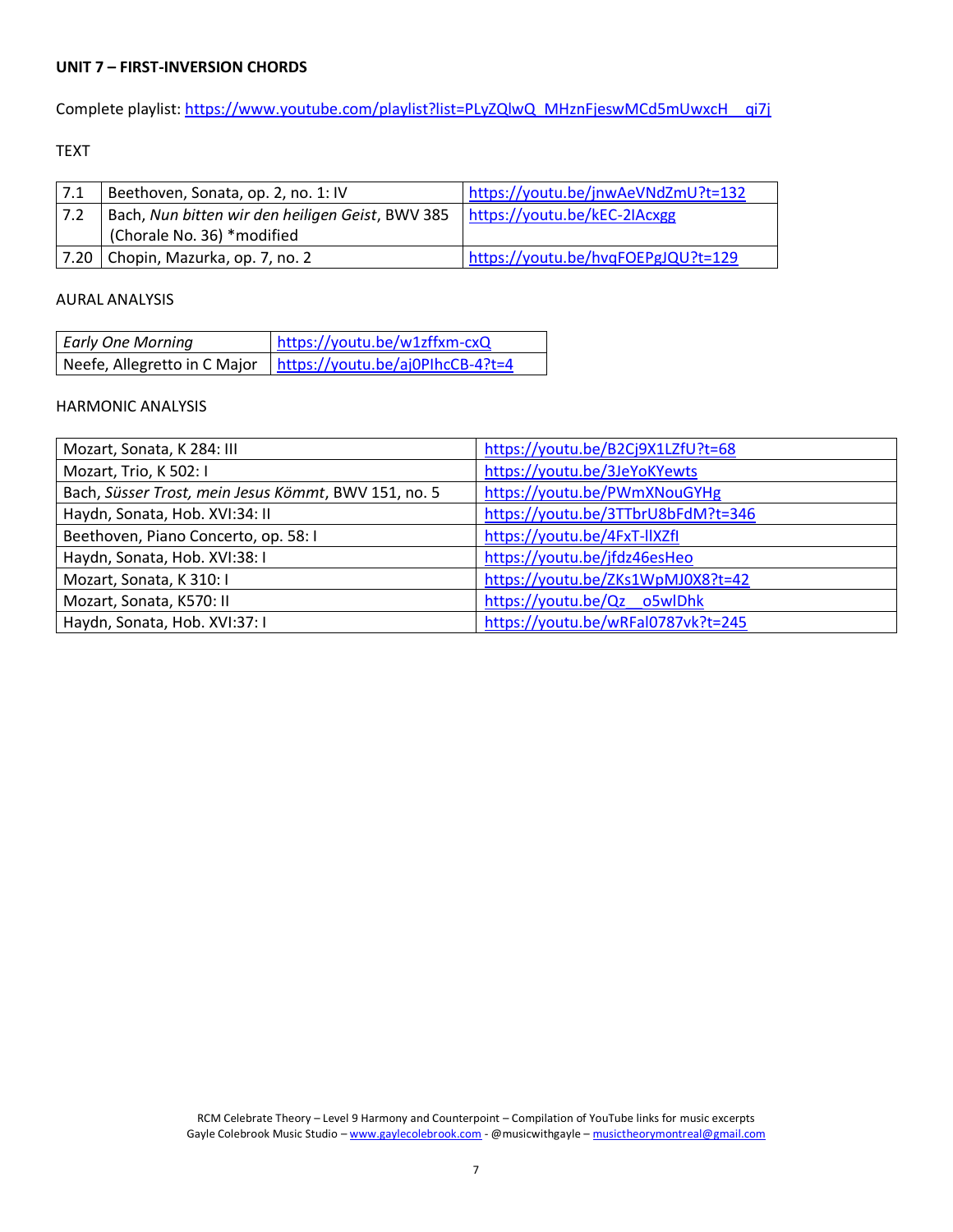## **UNIT 8 – INVERSIONS OF THE V<sup>7</sup> CHORD**

Complete playlist: [https://www.youtube.com/playlist?list=PLyZQlwQ\\_MHznBrxoFqSUaWQKVkChnuVSF](https://www.youtube.com/playlist?list=PLyZQlwQ_MHznBrxoFqSUaWQKVkChnuVSF)

## TEXT

| $\vert$ 8.1   Beethoven, Sonata, op. 57: II            | https://youtu.be/QImFm4Y QPM?t=665 |
|--------------------------------------------------------|------------------------------------|
| 8.2   Schubert, Impromptu, op. posth. 142, D 935 no. 2 | https://youtu.be/v0T0q99wP-w?t=671 |

## AURAL ANALYSIS

Beethoven, *Ich liebe dich* <https://youtu.be/vTIJteGprGo>

| Schubert, Moment musical, D 780, no. 2 | https://youtu.be/kLhiLgck5zs?t=6    |
|----------------------------------------|-------------------------------------|
| Haydn, Trio, Hob. XV:15: III           | https://youtu.be/YGrX2Mocgys        |
| Beethoven, Sonata, op. 14, no. 2:1     | https://youtu.be/fQqNsTUvqCY?t=12   |
| Schumann, Papillons, op. 2, no. 10     | https://youtu.be/Ghjhk6Es6D8?t=446  |
| Clementi, Sonata, op. 40, no. 1: IV    | https://youtu.be/A FQHMq AEk        |
| Duvernoy, Etude, op. 176, no. 15       | https://youtu.be/ts0BGOiYRJg        |
| Chopin, Prelude, op. 28, no. 13        | https://youtu.be/GYLy-5lPI6w        |
| Mozart, Die Zauberflöte, K 620: act 2  | https://youtu.be/srPYIQn5zjY?t=2419 |
| Chopin, Waltz, op. 64, no. 3           | https://youtu.be/A6bhKuLTEhc        |
| Kuhlau, Sonatina, op. 55, no. 2        | https://youtu.be/zeyiyQr0yjY        |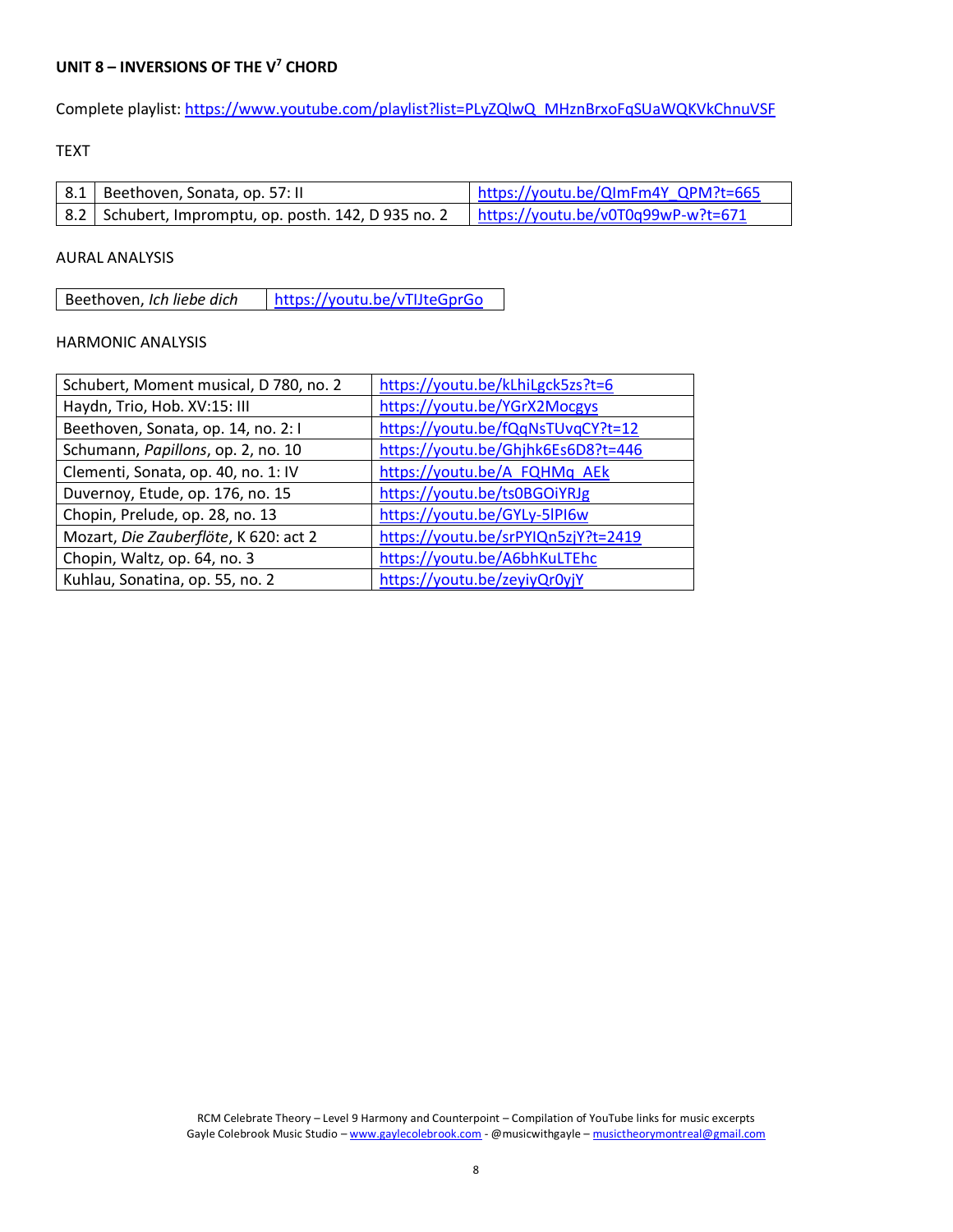Complete playlist: [https://www.youtube.com/playlist?list=PLyZQlwQ\\_MHzl6AaYP0YzMydMA1NLONXNW](https://www.youtube.com/playlist?list=PLyZQlwQ_MHzl6AaYP0YzMydMA1NLONXNW)

TEXT

| 9.1 | Bach, Prelude, BWV 851                                          | https://youtu.be/QNMYHy8B7KU        |  |
|-----|-----------------------------------------------------------------|-------------------------------------|--|
|     | Mozart, Sonata, K 332: I                                        | https://youtu.be/lozekFVaTgg?t=110  |  |
|     | Bach, Fugue, BWV 856                                            | https://youtu.be/njXeHu5znZ0?t=89   |  |
|     | Schubert, Wohin?, op. 25, D 795, no. 2                          | https://youtu.be/ YelTW9A8Rk?t=159  |  |
|     | Bach, Fugue, BWV 578                                            | https://youtu.be/Bbox4oi6HjA?t=66   |  |
| 9.3 | Hoffstetter (attr.), String Quartet, op. 3, no. 5, Hob. III: 17 | https://youtu.be/8K6xSrgygPg?t=258  |  |
| 9.6 | Kimberger, Gigue                                                | https://youtu.be/pcj858YD4Ao?t=9    |  |
| 9.7 | Beethoven, Sonata, op. 2, no. 3: III                            | https://youtu.be/3asWeutbY0c?t=1093 |  |
| 9.9 | Schumann, Freue dich, o meine Seele, op. 68, no. 4              | https://youtu.be/RNVuW6UKr3c?t=47   |  |

## AURAL ANALYSIS

*Oranges and Lemons* | <https://youtu.be/PMbbXK5csaI>

| Schubert, Ländler, D 366, no. 8                          | https://youtu.be/5Eermr8hGuY       |  |
|----------------------------------------------------------|------------------------------------|--|
| Beethoven, Sonata, op. 14, no. 1: I                      | https://youtu.be/jiRbJ26qw5c?t=331 |  |
| Schumann, Papillons, op. 2: Introduction                 | https://youtu.be/Ghjhk6Es6D8       |  |
| Beethoven, Sonata, op. 49, no. 2: II                     | https://youtu.be/W7WpjF2VILE?t=382 |  |
| Haydn, German Dance, Hob IX:22, no. 5                    | https://youtu.be/36Tjmr_DY7M?t=6   |  |
| Clementi, op. 33, no. 3: III (not op. 40)                | https://youtu.be/GbHToOW 9HQ       |  |
| Schubert, Scherzo, D 593, no. 1                          | https://youtu.be/EWFQhNOhBWI?t=135 |  |
| Granados, La mendiga, op. 1, no. 2                       | https://youtu.be/0Q0Y4CErR0c       |  |
| Haydn, Sonata, Hob. XVI:44: II                           | https://youtu.be/J0evvmS-Pj0?t=519 |  |
| Bach, Aus meines Herzens Grunde, BWV 269 (Chorale No. 1) | https://youtu.be/L2cPibJzwbA       |  |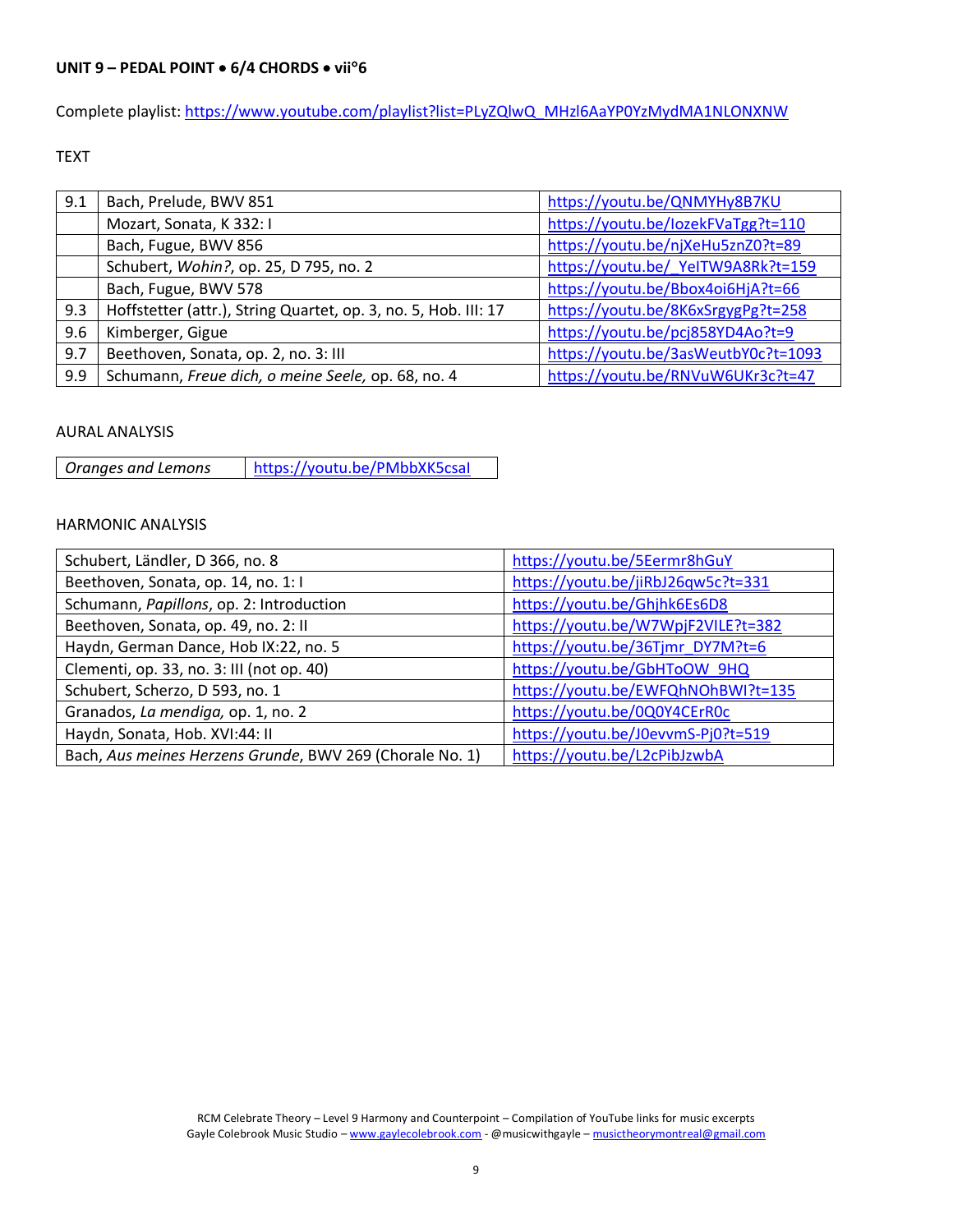# **UNIT 10 – THE ii<sup>7</sup> CHORD**

Complete playlist: [https://www.youtube.com/playlist?list=PLyZQlwQ\\_MHznhL2BFr1pea7k6V0axcWbs](https://www.youtube.com/playlist?list=PLyZQlwQ_MHznhL2BFr1pea7k6V0axcWbs)

TEXT

| $\vert$ 10.1   Chopin, Nocturne, op. 62, no. 1 | https://youtu.be/1FeogxNAJWY     |
|------------------------------------------------|----------------------------------|
| 10.5   Bach, Prelude, BWV 850                  | https://youtu.be/vHi3 k4XOrA?t=9 |

| Mozart, Sonata, K 279: II               | https://youtu.be/WBXBU23iSkk        |  |
|-----------------------------------------|-------------------------------------|--|
| Mozart, Sonata, K 284: II               | https://youtu.be/2 S-KEvly3g        |  |
| Mozart, Sonata, K 311: I                | https://youtu.be/49oiE8Tj1UU        |  |
| Bach, Chaconne, BWV 1004, no. 5         | https://youtu.be/lpe7thXd69E?t=948  |  |
| Beethoven, Sonata, op. 2, no. 3:1       | https://youtu.be/3asWeutbY0c        |  |
| Beethoven, Sonata, op. 2, no. 1:1       | https://youtu.be/o5dL-65mKe0        |  |
| Tchaikovsky, Symphony No. 5, op. 64: II | https://youtu.be/-coUu_A1Lno?t=1076 |  |
| Beethoven, Sonata, op. 14, no. 2:1      | https://youtu.be/fQqNsTUvqCY        |  |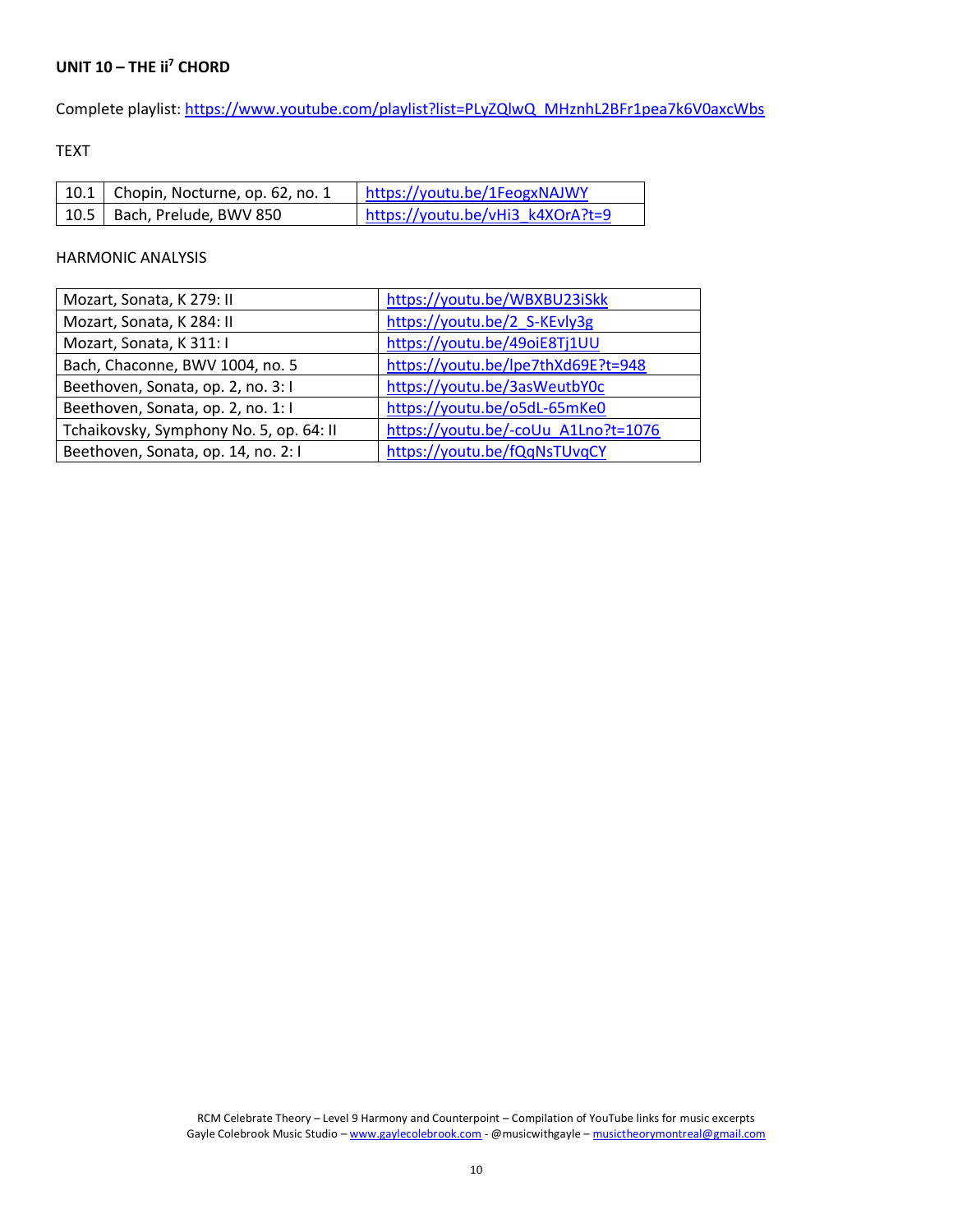## **UNIT 11 – THE vi, iii, AND vii CHORDS** • **SEQUENCES**

Complete playlist: [https://www.youtube.com/playlist?list=PLyZQlwQ\\_MHzkazHkAqrZZk3jCCnjnUnFD](https://www.youtube.com/playlist?list=PLyZQlwQ_MHzkazHkAqrZZk3jCCnjnUnFD)

## TEXT

| 11.1  | Beethoven, Violin Sonata, op. 24: I                    | https://youtu.be/DHP9fQvTG7I        |  |
|-------|--------------------------------------------------------|-------------------------------------|--|
| 11.4  | Mozart, Sonata, K 545: I                               | https://youtu.be/dNbqRC4xtEg?t=231  |  |
| 11.5  | Beethoven, Sonata, op. 2, no. 2: IV                    | https://youtu.be/bu13FKWDP s?t=138  |  |
| 11.6  | Wagner, Tannhäuser: act 1                              | https://youtu.be/9Zdlg-ljsRc?t=2405 |  |
| 11.8  | Zipoli, Suite No. 4: Menuet                            | https://youtu.be/Xw7kf61JZPE        |  |
| 11.9  | Mozart, Clarinet Quintet, K 581: I                     | https://youtu.be/D4jdFz2AK6I        |  |
| 11.11 | Bach, Nun lob', mein' Seel', den Herren, BWV 17, no. 7 | https://youtu.be/OqFDs-QqSho        |  |
|       | (Chorale no. 7)                                        |                                     |  |
|       | 11.14 Traditional, Angels We Have Heard on High        | https://youtu.be/h97uxwyET4A?t=17   |  |

#### AURAL ANALYSIS

Webber, *Memory* from "Cats" [https://youtu.be/lcW5\\_NloUt8?t=10](https://youtu.be/lcW5_NloUt8?t=10)

| Handel, Recorder Sonata, HWV: 369: II                    | https://youtu.be/3VvJm_avNUE?t=136  |  |
|----------------------------------------------------------|-------------------------------------|--|
| Mozart, Die Zauberflöte, K 620: act 2                    | https://youtu.be/fld2ahZ3sxA        |  |
| Wagner, Tannhäuser: act 2                                | https://youtu.be/4Qh KdEAEJw?t=2133 |  |
| Traditional (arr. Linder), God Save the Queen            | https://youtu.be/ FJrA8IJaUI        |  |
| Bach, Aus meines Herzens Grunde, BWV 269 (Chorale No. 1) | https://youtu.be/L2cPibJzwbA        |  |
| Mozart, Sonata, K333: I                                  | https://youtu.be/a4r1IZMSVY8        |  |
| Chopin, Prelude, op. 28, no. 9                           | https://youtu.be/olyM8awLK-U        |  |
| Schubert, Sonata, D 959: I                               | https://youtu.be/dj18g8qrATA?t=813  |  |
| Brahms, Romance, op. 118, no. 5                          | https://youtu.be/UaadwdAfIFk?t=9    |  |
| Mozart, Sonata, K 310: II                                | https://youtu.be/xXi3dl5R92c        |  |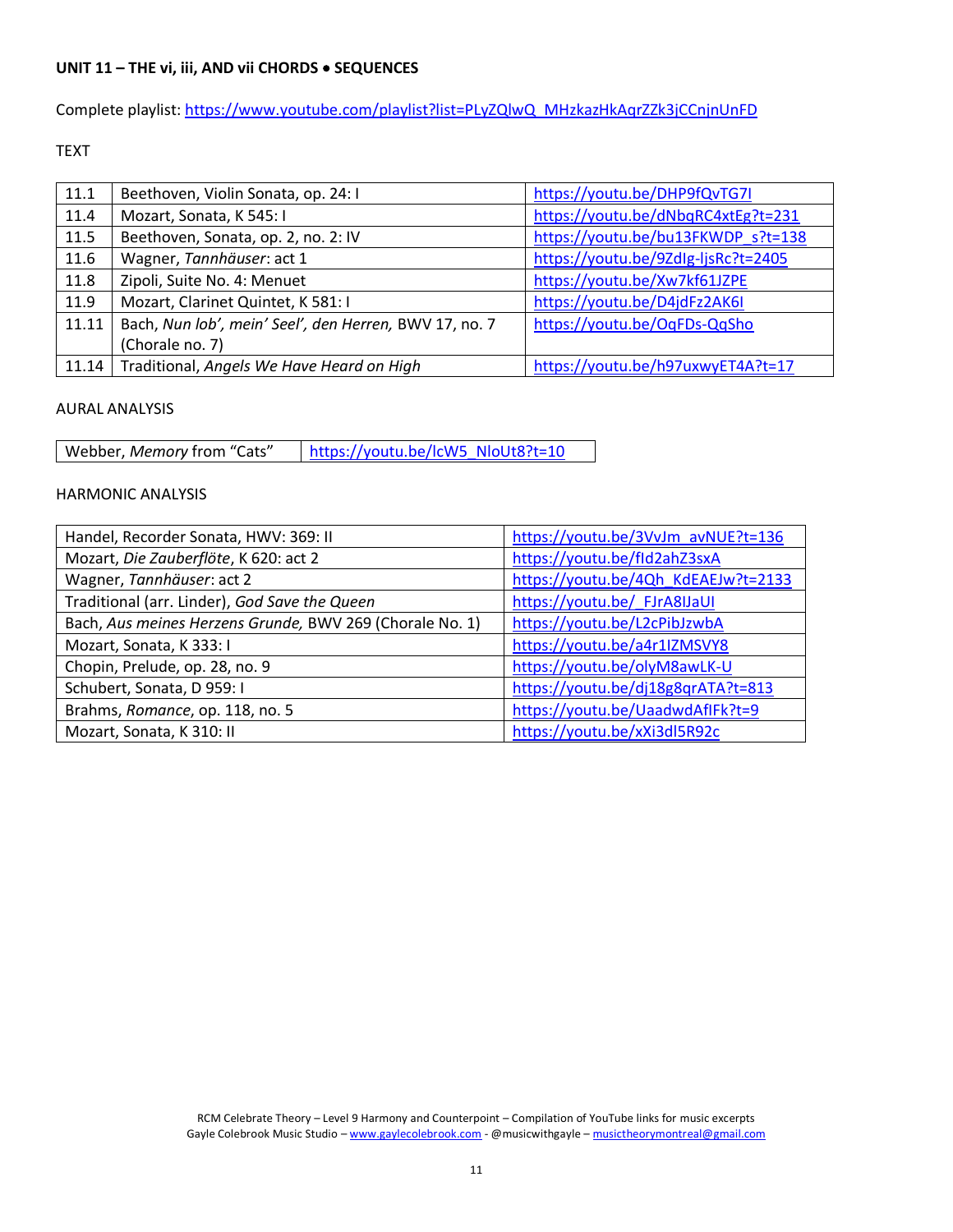## **UNIT 12 – APPLIED DOMINANTS** • **MODULATION**

Complete playlist: [https://www.youtube.com/playlist?list=PLyZQlwQ\\_MHzmvYtijDntzdEuvt5-8KwgI](https://www.youtube.com/playlist?list=PLyZQlwQ_MHzmvYtijDntzdEuvt5-8KwgI)

## TEXT

|      | $12.1$   Beethoven, Sonata, op. 13: II                                          | https://youtu.be/iCL5sHzIDOI     |
|------|---------------------------------------------------------------------------------|----------------------------------|
| 12.2 | Bach, Keinen hat Gott verlassen, BWV 369 (Chorale No. 129)                      | https://youtu.be/nb6cmw63MuM     |
|      | 12.3   Bach, Nicht so Traurig, nicht so sehr, BWV 384 (Chorale No. 149) adapted | https://youtu.be/zjQKybwOeHI?t=9 |
| 12.5 | Bach, Freu' dich sehr, o meine Seele, BWV 32, no. 6                             | https://youtu.be/szwKRmrR94k     |

## AURAL ANALYSIS

| Haydn, Symphony No. 94 ("Surprise"): II | https://youtu.be/lLjwkamp3ll |
|-----------------------------------------|------------------------------|
|-----------------------------------------|------------------------------|

| Schubert, Impromptu, op. 142, D 935, no. 3            | https://youtu.be/v0T0q99wP-w?t=1129 |
|-------------------------------------------------------|-------------------------------------|
| Haydn, Sonata, Hob. XVI:39: I                         | https://youtu.be/2yrd2TLPDyA?t=7    |
| Mozart, Sonata, K 331: III                            | https://youtu.be/aynfMtX0fiY?t=50   |
| Petzold, Menuet, BWV Anh. 114                         | https://youtu.be/69nsQAZ2DnQ?t=54   |
| Bach, Was Goot tut, das ist wohlgetan, BWV 144, no. 3 | https://youtu.be/MClnu3DtKoY?t=67   |
| (Chorale No. 65)                                      |                                     |
| Haydn, Sonata, Hob. XVI:34: III                       | https://youtu.be/3TTbrU8bFdM?t=637  |
| Schumann, Sonata, op. 118, no. 1: III                 | https://youtu.be/ylZtVWBB9ro?t=245  |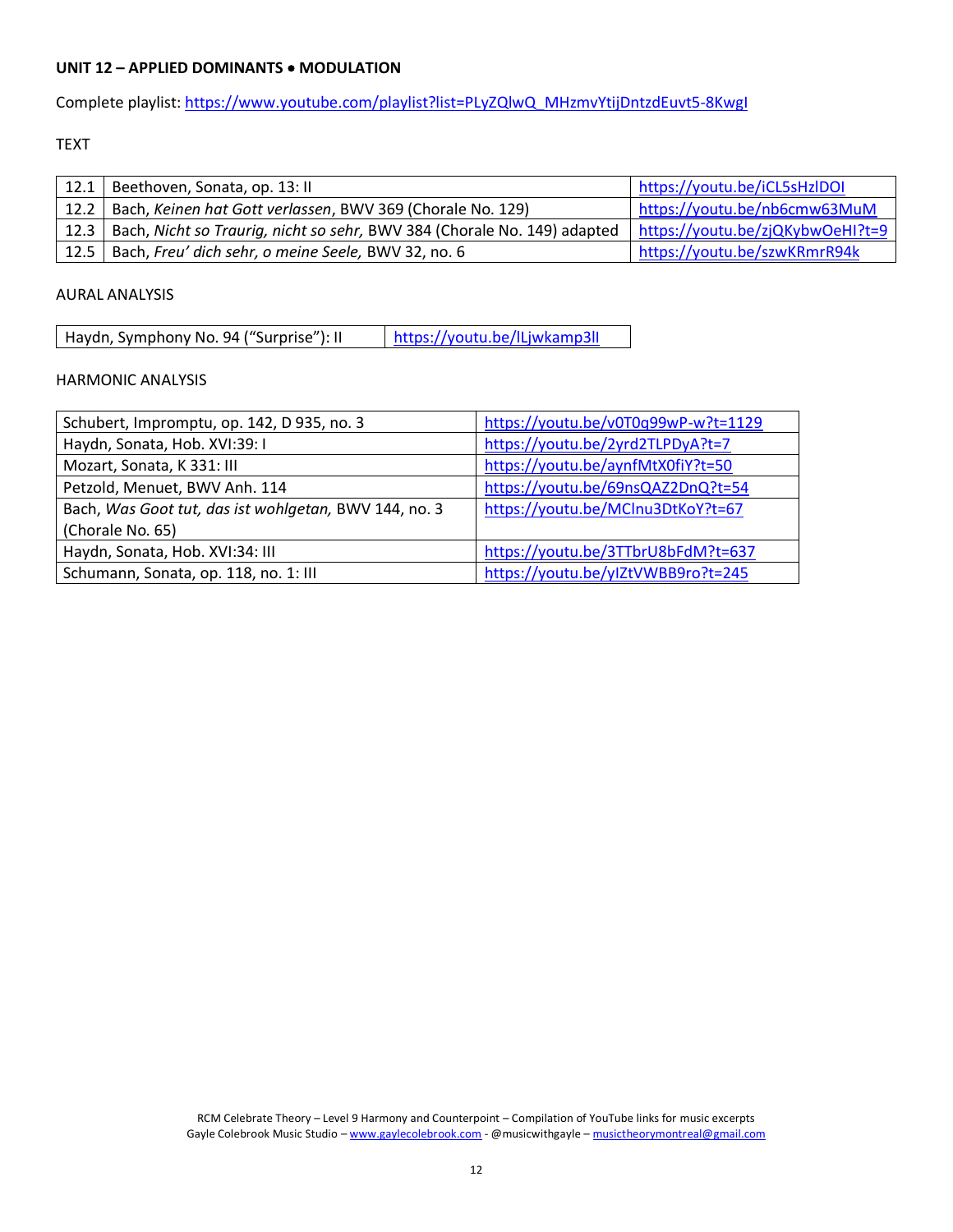## **UNIT 13 – TONAL HIERARCHY** • **PHRASE MODELS**

Complete playlist: [https://www.youtube.com/playlist?list=PLyZQlwQ\\_MHznCdvR8OmUeoKfzV2\\_nTSVE](https://www.youtube.com/playlist?list=PLyZQlwQ_MHznCdvR8OmUeoKfzV2_nTSVE)

## TEXT

| 13.1  | Traditional, Oh My Darling, Clementine                   | https://youtu.be/eAaFEHabt2A        |
|-------|----------------------------------------------------------|-------------------------------------|
| 13.3  | Mozart, Divertimento, K 334: VI                          | https://youtu.be/h6kUgp2amto?t=1778 |
| 13.4  | Mozart, Viennese Sonatina No. 1: IV                      | https://youtu.be/yYZOC7Wit3c?t=5    |
| 13.5  | Bach, Aus meines Herzens Grunde, BWV 269 (Chorale No. 1) | https://youtu.be/L2cPibJzwbA        |
| 13.6  | Mozart, Sonata, K 333: III                               | https://youtu.be/TiGKnxAnee0        |
| 13.7  | Kimberger, Bourrée                                       | https://youtu.be/FQfS3FpmP9U        |
| 13.8  | Mozart, Sonata, K 331: III                               | https://youtu.be/eNLeSHqzhwk?t=220  |
| 13.9  | Beethoven, Sonata, op. 2, no. 2: II                      | https://youtu.be/UhxeG2tAuYg        |
| 13.10 | Beethoven, Sonata, op. 10, no. 3:1                       | https://youtu.be/9KilNvMTNTI?t=19   |

#### AURAL ANALYSIS

Mozart, *Eine kleine Nachtmusik*, K 525: II | <https://youtu.be/MeaQ595tzxQ?t=364>

| Lebègue, Bourrée                                                      | UNAVAILABLE                        |
|-----------------------------------------------------------------------|------------------------------------|
| Schubert, Frülingstraum, op. 89, D 911, no. 11                        | https://youtu.be/IrS98m-Ybao?t=8   |
| Mozart, Sonata, K 331: II                                             | https://youtu.be/UGd3dlkuQew       |
| Bach, Komm, heilger Giest, Herre Gott, BWV 59, no. 3 (Chorale No. 69) | https://youtu.be/MyEUD45Fz7Q?t=6   |
| Schumann, Carnaval: Préambule                                         | https://youtu.be/RTKG7NPp0ME       |
| Bach, Jesu, meines Herzens Freud', BWV 361 (Chorale No. 264)          | https://youtu.be/vF6-6p-pT1o?t=5   |
| Beethoven, Sonata, op. 2, no. 1: II                                   | https://youtu.be/o5dL-65mKe0?t=184 |
| Mozart, Sonata, K 545: III                                            | https://youtu.be/P1Z9w4uw jw       |
| Bach, Dank sei Gott in her Höhe, BWV 287 (Chorale No. 311) adapted    | https://youtu.be/dPd7s2O-als?t=6   |
| Beethoven, Sonata, op. 26: I                                          | https://youtu.be/Ncs9nJNuFGA       |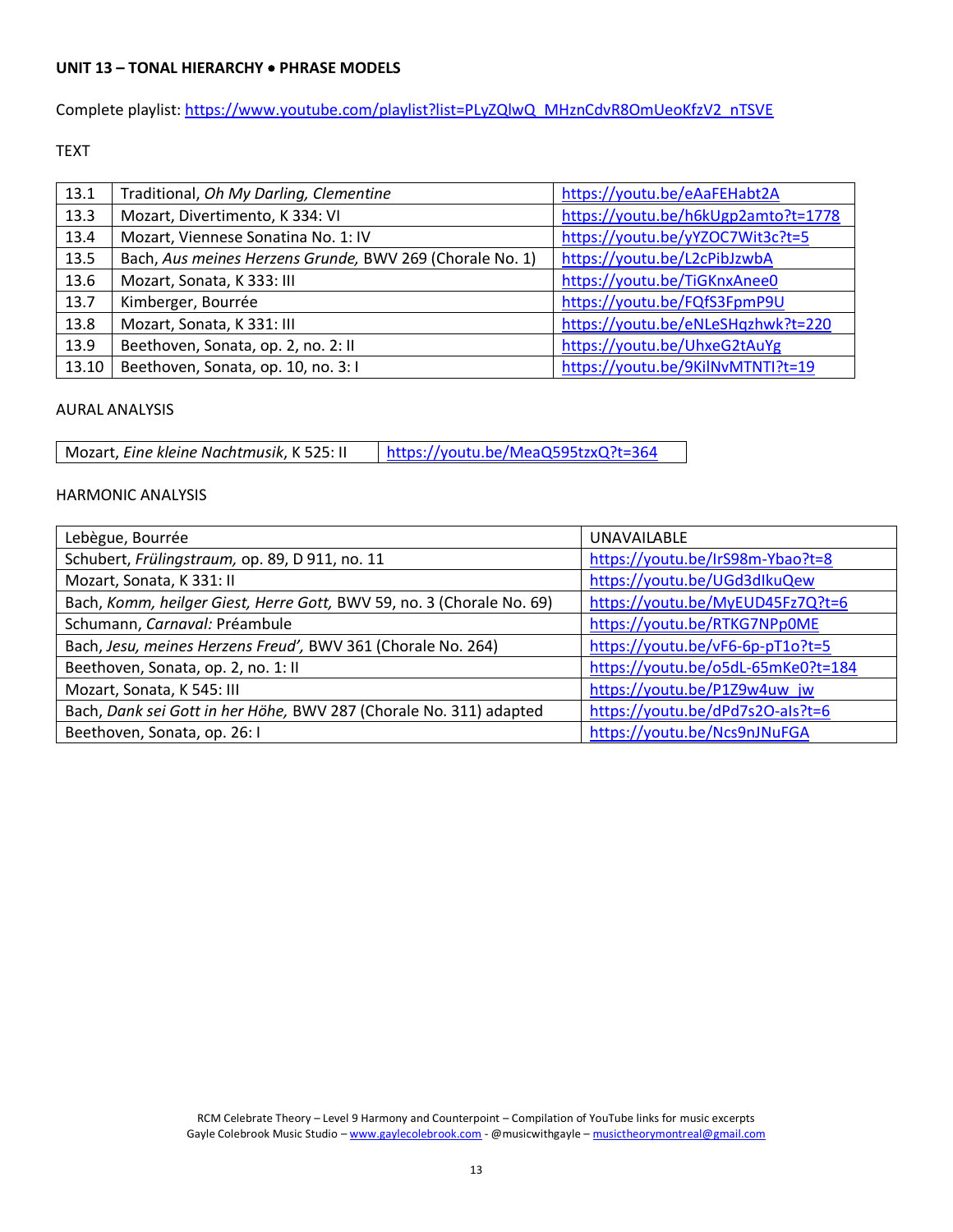Complete playlist: [https://www.youtube.com/playlist?list=PLyZQlwQ\\_MHzlZWUfNEGwfTn7HH0U7zJRS](https://www.youtube.com/playlist?list=PLyZQlwQ_MHzlZWUfNEGwfTn7HH0U7zJRS)

TEXT

| 14.1  | La Guerre, Menuet                      | https://youtu.be/m RV 05DJCg      |
|-------|----------------------------------------|-----------------------------------|
| 14.2  | Corelli, Sarabande                     | https://youtu.be/TFizQc8q5AA      |
| 14.3  | Arnold, Gigue, op. 12, lesson 2        | https://youtu.be/Mey8p6fNoug      |
| 14.4  | Bach, Bourrée, BWV 996, no.5           | https://youtu.be/l8MjnI5SNd8      |
| 14.5  | Bach, Gavotte, BWV 815, no. 4          | https://youtu.be/lhWSpDvJdUQ?t=14 |
| 14.6  | Mozart, Viennese Sonatina No. 1: IV    | https://youtu.be/yYZOC7Wit3c?t=6  |
| 14.7  | Mozart, Viennese Sonatina No. 2: II    | https://youtu.be/oyaWkRCwajY      |
| 14.8  | J.C. Bach, Aria, BWV Anh. 131          | https://youtu.be/hhGeBxMkK k?t=6  |
| 14.9  | Mozart, Menuet, K2                     | https://youtu.be/K9AsLW08f6M      |
| 14.10 | Haydn, German Dance, Hob. IX:22, no. 2 | https://youtu.be/rKL-2P9aBf0?t=5  |
| 14.11 | Handel, Menuet, HWV A15, no. 8         | https://youtu.be/k sCss6fqyU?t=10 |
| 14.12 | Rameau, Menuet                         | https://youtu.be/81MPsKv-rlo      |

#### AURAL ANALYSIS

| Clementi, Pyrenese Melody                                   | https://youtu.be/XLP 2fvYzU8     |
|-------------------------------------------------------------|----------------------------------|
| Türk, Handstücke für angehende Klavierspieler, "The Ballet" | https://youtu.be/r6Hyv2-iU4I?t=5 |
| Beethoven, Écossaise in G Major, WoO 23                     | https://youtu.be/mf3Z4ew1AXM     |

# STRUCTURAL ANALYSIS

| Türk, Gavotte                        | https://youtu.be/ipf6hRIx3Jk?t=5 |
|--------------------------------------|----------------------------------|
| Mozart, Sonata, K 6: III (Menuetto)  | https://youtu.be/cUEa8ZnyYnc?t=6 |
| Krebs, Suite No. 3: V (Harlequinade) | https://youtu.be/dmfPbQMNINI     |
| Bach (attr.), Musette, BWV Anh. 126  | https://youtu.be/cBjjfUexPCA     |
| C.P.E. Bach, March, BWV Anh. 122     | https://youtu.be/zm3aF8vzy-4     |
| Scarlatti, Sonata, K 34              | https://youtu.be/xLzBFJcbDc8?t=5 |
| Handel, Impertinence, HWV 494        | https://youtu.be/Hwo-dGfs8EE?t=6 |
| Mozart, Allegro, K3                  | https://youtu.be/t5R0ORjKloE     |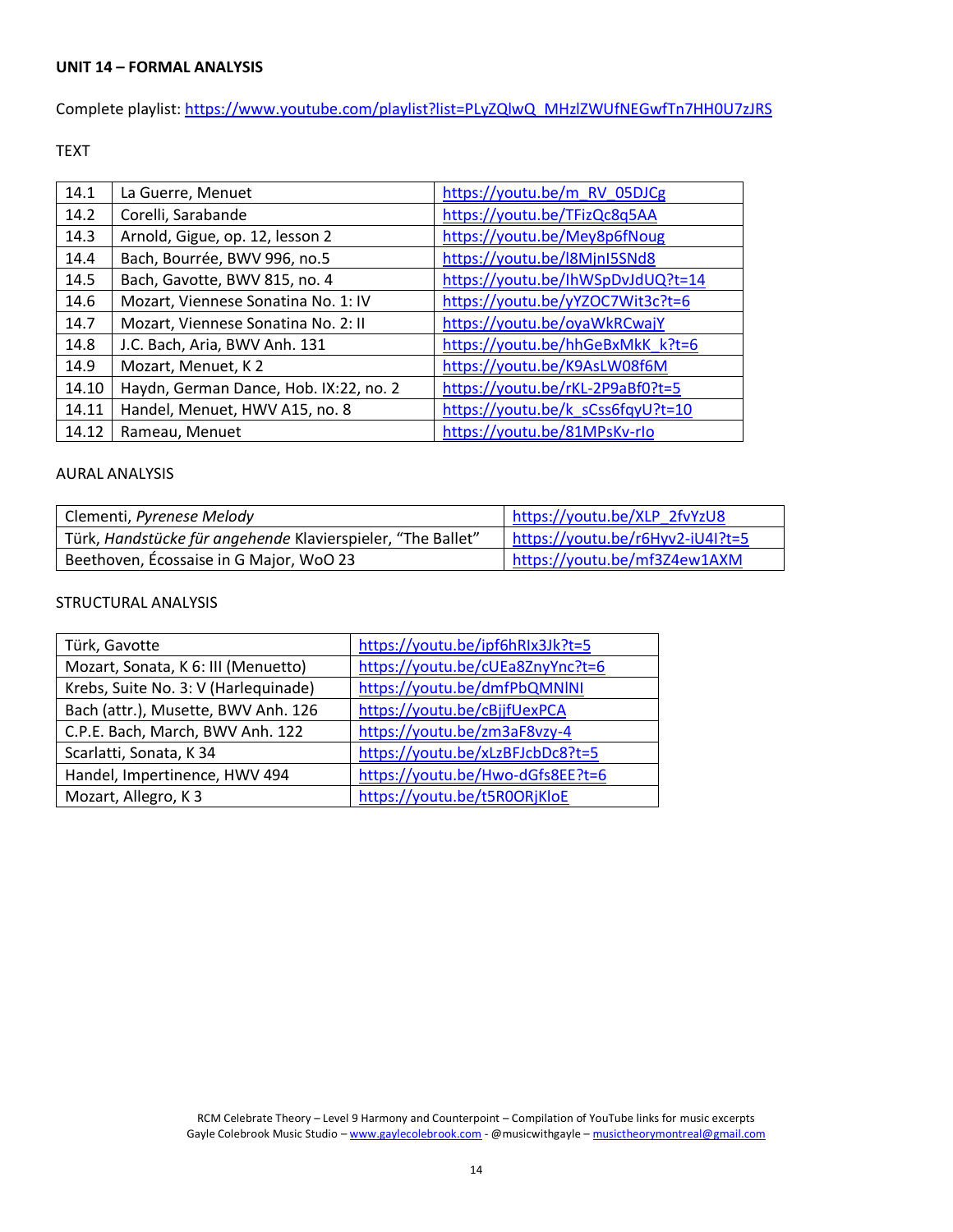## **UNIT 15 – MELODY WRITING 1**

Complete playlist: [https://www.youtube.com/playlist?list=PLyZQlwQ\\_MHzne3IFMrcNv25T56Yls4Tqf](https://www.youtube.com/playlist?list=PLyZQlwQ_MHzne3IFMrcNv25T56Yls4Tqf)

## AURAL ANALYSIS

| Handel, Rinaldo, "Lascio ch'io pianga"                     | https://youtu.be/QAN1abvye7Q |
|------------------------------------------------------------|------------------------------|
| Purcell, I Attempt from Love's Sickness to Fly             | https://youtu.be/gQ9f3lqGxLU |
| Sondheim, A Little Night Music, "A Weekend in the Country" | https://youtu.be/niL_Q0zts10 |

#### **UNIT 16 – MELODY WRITING 2**

No playlist for this chapter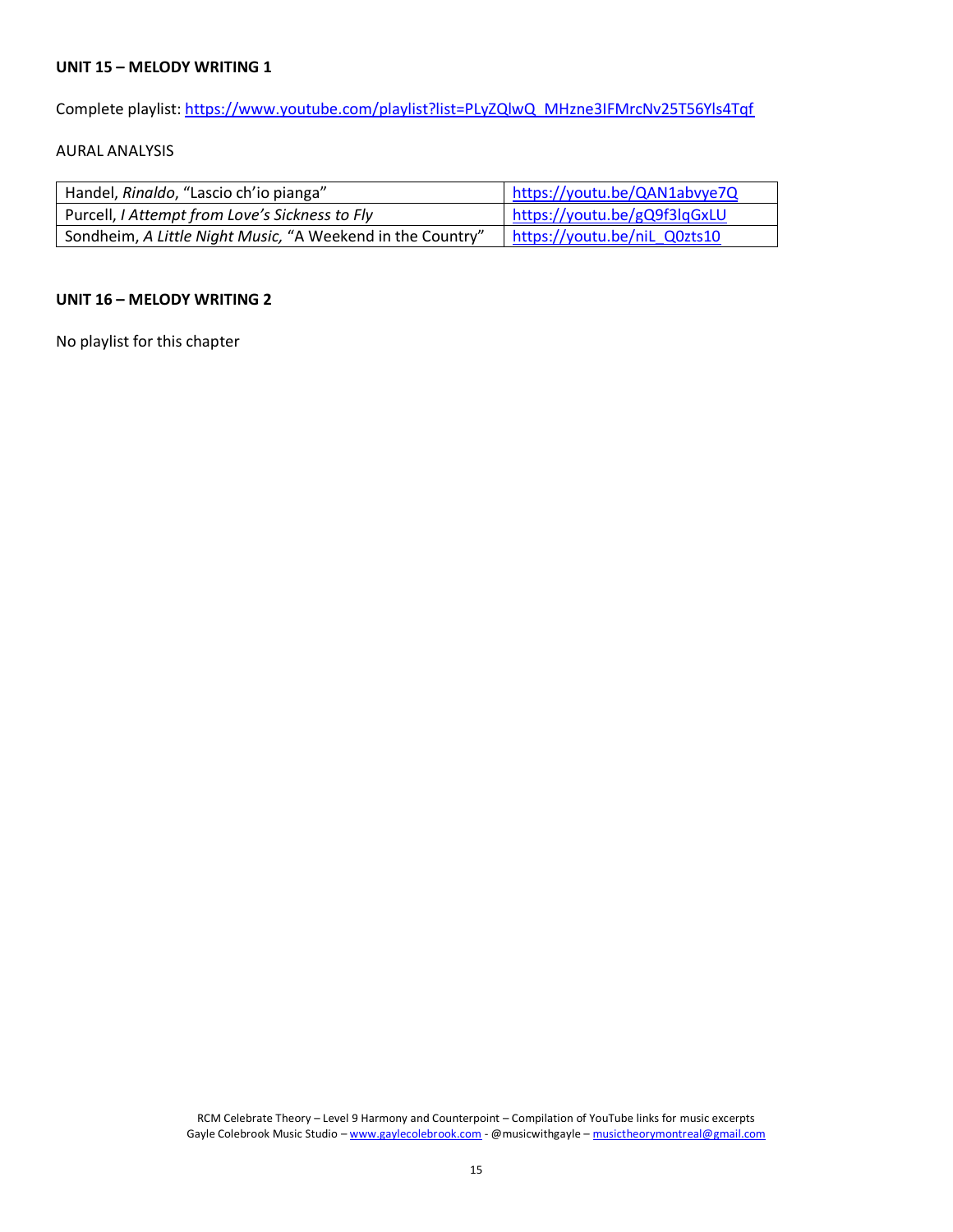Complete playlist: [https://www.youtube.com/playlist?list=PLyZQlwQ\\_MHzkHYb44TnAptyq\\_O0uyuosu](https://www.youtube.com/playlist?list=PLyZQlwQ_MHzkHYb44TnAptyq_O0uyuosu)

TEXT

| 17.1  | Luther, Ein feste Burg ist unser Gott                                 | https://youtu.be/nW2RzWTlgRg      |
|-------|-----------------------------------------------------------------------|-----------------------------------|
| 17.2  | Bach, Ein fest Burg ist unser Gott, BWV 302 (Chorale No. 20)          | https://youtu.be/nW2RzWTlgRg      |
| 17.3  | Bach, Alle Menschen müssen sterben, BWV 262 (Chorale No. 153)         | https://youtu.be/8S4kbADsoBg?t=12 |
| 17.4  | Bach, An Wasserflüssen Babylon, BWV 267 (Chorale No. 5)               | https://youtu.be/wjL0uf71NkA?t=13 |
| 17.5  | Bach, Aus meines Herzens Grunde, BWV 269 (Chorale No. 1)              | https://youtu.be/L2cPibJzwbA?t=32 |
| 17.6  | Bach, Jesu Leiden, Pein und Tod, BWV 245, no. 56 (Chorale No. 106)    | https://youtu.be/cWIQAQCU6cU?t=58 |
| 17.7  | Bach, Alle Menschen müssen sterben, BWV 262 (Chorale No. 153)         | https://youtu.be/3B9KD9CJ3tA      |
| 17.8  | Bach, Ach Gott, von Himmel sieh' darein, BWV 2, no. 6 (Chorale No.    | https://youtu.be/fX68SW5Dzqg      |
|       | 262)                                                                  |                                   |
| 17.9  | Bach, Was Gott tut, das ist wohlgetan, BWV 144, no. 3 (Chorale No.    | https://youtu.be/MV_LDvER5uM      |
|       | 65)                                                                   |                                   |
| 17.10 | Bach, Ich ruf dir Herr Jesu Christ, BWV 177, no. 5 (Chorale No. 71)   | https://youtu.be/X0IrwLy4nXw?t=62 |
| 17.11 | Bach, Freu' dich sehr, o meine Seele, BWV 39, no. 7 (Chorale No. 67)  | https://youtu.be/szwKRmrR94k      |
| 17.12 | Bach, Herzliebster Jesu, was hast du, BWV 244, no. 3 (Chorale No. 78) | https://youtu.be/jul9U6w9tos      |
| 17.13 | Bach, Was mein Gott will, das g'scheh' allzeit, BWV 103, no. 6        | https://youtu.be/TDS2p8F7REQ      |
|       | (Chorale No. 120)                                                     |                                   |

# AURAL ANALYSIS

| Bach, Cantata no. 80: I  | https://youtu.be/LiXoXt01 rM      |
|--------------------------|-----------------------------------|
| Bach, Cantata no. 80: II | https://youtu.be/jR elmSoUT0      |
| Bach, Cantata no. 80: V  | https://youtu.be/SxioHL4jFwc?t=14 |

| Bach, Ach Gott, wie manches Herzeleid, BWV 153, no. 9 (Chorale No. 217)      | https://youtu.be/BWD4bBf3AqA      |
|------------------------------------------------------------------------------|-----------------------------------|
| Bach, Wach' auf, mein Herz, BWV 194, no. 12 (Chorale No. 93)                 | https://youtu.be/GpQ97viNxxM      |
| Bach, Ermunt're dich, mein schwacher Geist, BWV 43, no. 11 (Chorale No. 102) | https://youtu.be/3ArSrprUWMw      |
| Bach, Ach was soll ich Sünder machen, BWV 259 (Chorale No. 39)               | https://youtu.be/M5VJnquRU6U      |
| Bach, Allein Gott in der Höh' sei Her', BWV 104, no. 6 (Chorale No. 326)     | https://youtu.be/t5rs2a0Cvr4      |
| Bach, O Haupt voll Blut und Wunden, BWV 244, no. 63 (Chorale No. 74)         | https://youtu.be/k9yp-sVrOjo      |
| Bach, Wer nur den lieben Gott lässt walten, BWV 84, no. 5 (Chorale No. 112)  | https://youtu.be/sv2C1sCu3fU?t=24 |
| Bach, Ailes ist in Gottes Segen, BWV 263 (Chorale No. 128)                   | https://youtu.be/-lr20T3lGhk      |